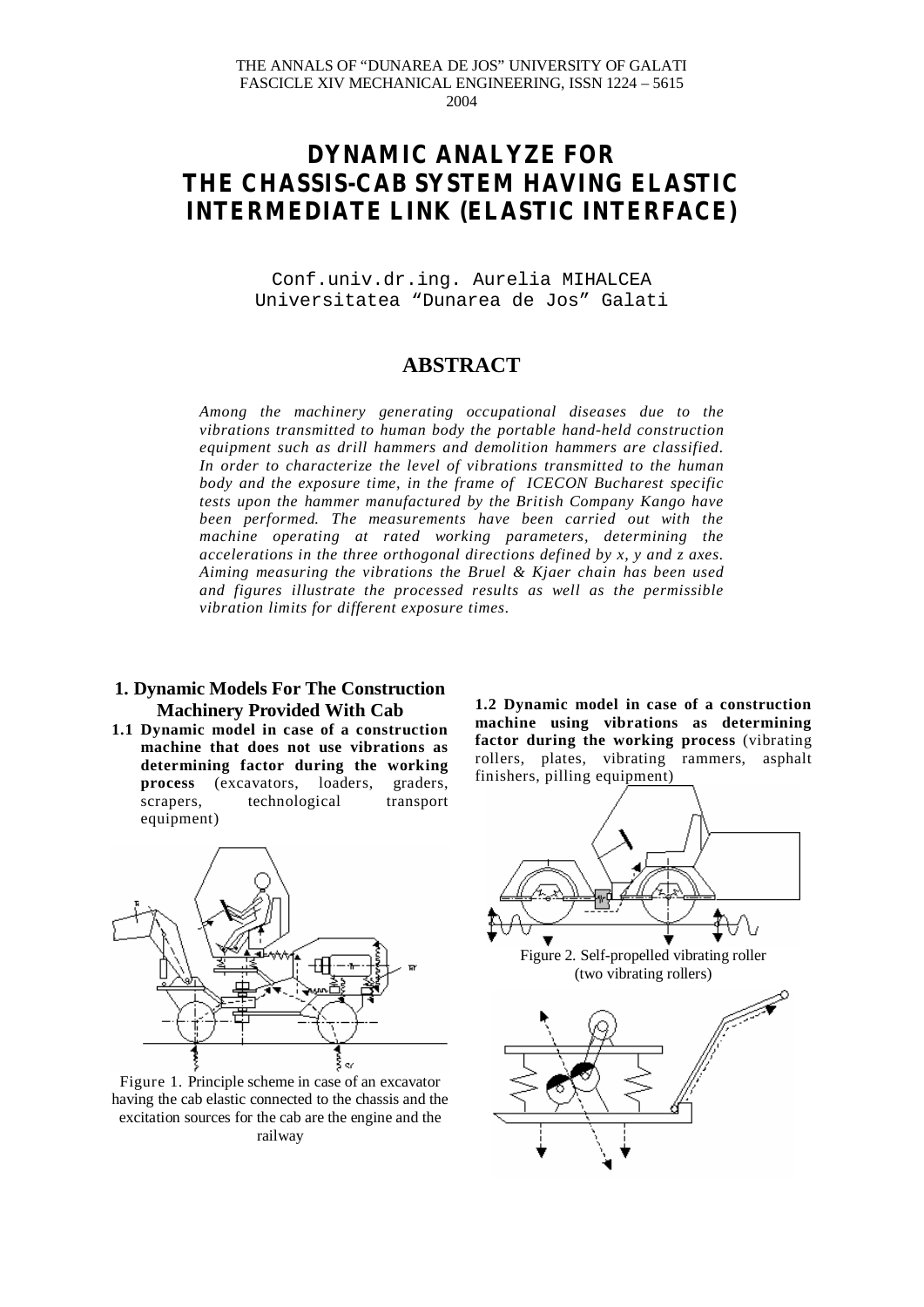







Figure 5. Pilling equipment



Figure 6. Towed vibrating roller

# **2. Dynamic Compatibility Conditions Concerning Operator' s Position-Cab System**

The compatibility requirements are obtained as a result of the interaction between the cab and the elements of the operator's position represented by chair, floor, controls, levers, and pedals. The cab is represented by the structural components consisting of welded rolled sections having as closing elements peripheral welded steel sheet and peripheral windows elastic attached by means of rubber sealant. So the envelope can be elastic insulated against the chassis or rigidly fixed onto this. Under the last condition according to the excitations given by the external vibrations the cab has to meet the operational requirements imposed by the environment inside the cab as well as to respect the permissible limits concerning the vibrations and noise at the operator' s position.

In order to attain both the controls operational level and a corresponding level for the transmitted vibrations the dynamic compatibility requirements are the following:

- § the insulation degree for the transmitted vibrations has to be at least 80%;
- § the staticdeflection achieved by the elastic system must ensure the cab insulation for three different cases obtained as a result of the following excitations:
- § low frequency vibrations (3 to 8 Hz) generated by the rolling track;
- § technological vibrations within the range  $15$  to 60 Hz;
- § interference vibrations generated by the vital machine parts (engines, pumps, control and power equipment) at a frequency of 20 to 40 Hz.
- § the reduction of the global amplification degree (for all possible vibration modes) by vibration modes decoupling. This requirement can be met during the design stage, when static decoupling is imposed by means of elastic elements and the dynamic decoupling by the mass elements;
- § avoiding of the dynamic operation zones in the vecinity of the resonance specific to cab-chassis system configuration

**3. Analyze Of The Dynamic Behavior For The Elastic Connection Between The Cab And The Carrier**

The differential motion equations, as a result of application of the second order Lagrange equation are under the form:

$$
A\overline{q} + Cq = f \tag{1}
$$

where

A is the inertia matrix:

$$
A = \begin{bmatrix} m & 0 & 0 & 0 & 0 & 0 \\ 0 & m & 0 & 0 & 0 & 0 \\ 0 & 0 & m & 0 & 0 & 0 \\ 0 & 0 & 0 & J_x & 0 & 0 \\ 0 & 0 & 0 & 0 & J_y & 0 \\ 0 & 0 & 0 & 0 & 0 & J_z \end{bmatrix}
$$

C is the rigidity matrix:



q is the generalized coordinates vector:

$$
q = [q_1 \quad q_2 \quad q_3 \quad q_4 \quad q_5 \quad q_6]'
$$
  
= 
$$
[X \quad Y \quad Z \quad \varphi_x \quad \varphi_y \quad \varphi_z]^T
$$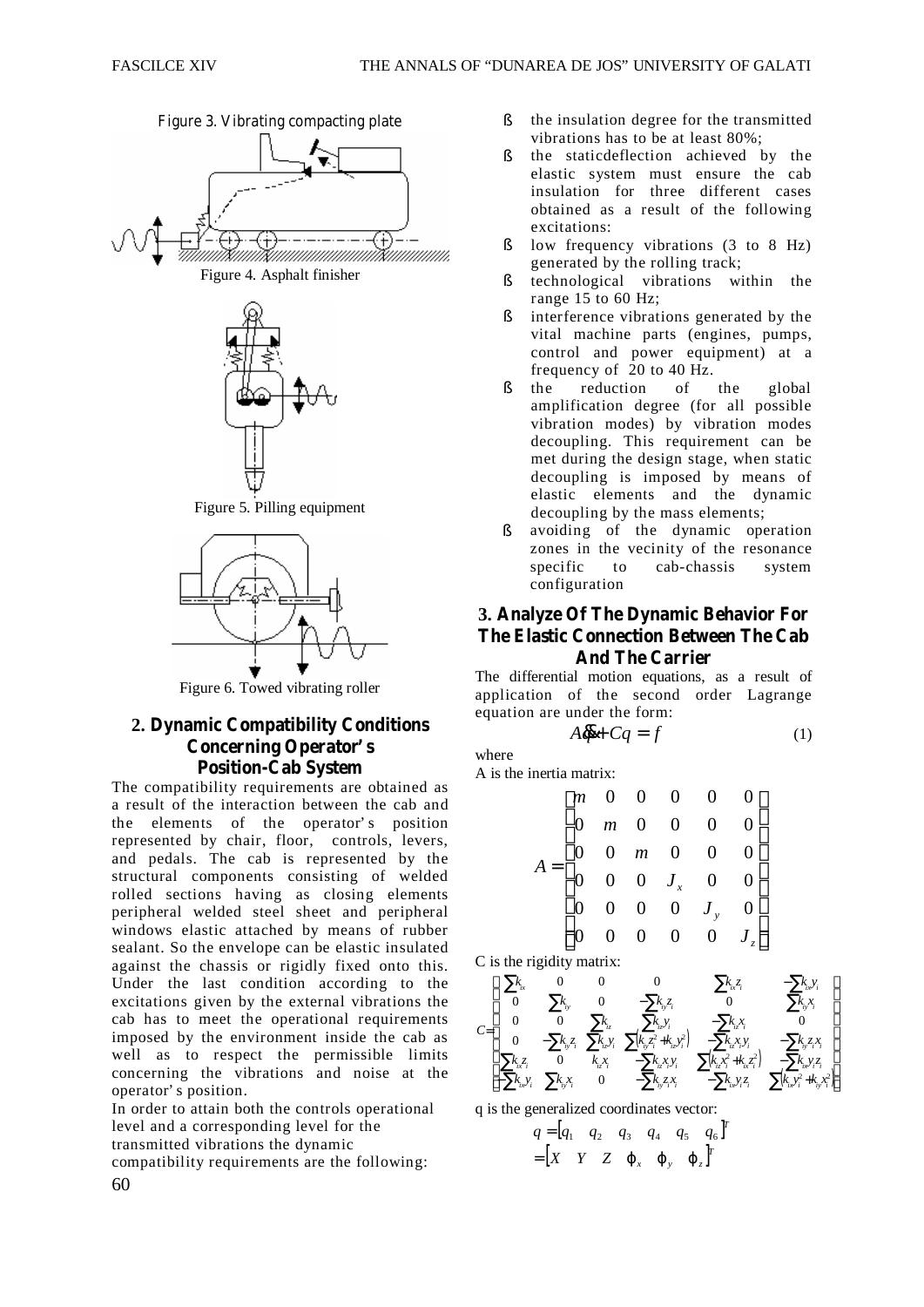(3)

## $\dot{q}$  is the generalized speed vector:

$$
\begin{aligned}\n\mathbf{d} &= [\mathbf{d}_1 \quad \mathbf{d}_2 \quad \mathbf{d}_3 \quad \mathbf{d}_4 \quad \mathbf{d}_5 \quad \mathbf{d}_6]^T \\
&= [\mathbf{X} \quad \mathbf{Y} \quad \mathbf{Z} \quad \mathbf{d}_x \quad \mathbf{d}_y \quad \mathbf{d}_z]^T\n\end{aligned}
$$

 $\vec{\theta}$  is the generalized acceleration vector:

$$
\mathbf{\vec{q}} = [\mathbf{\vec{q}}_1 \quad \mathbf{\vec{q}}_2 \quad \mathbf{\vec{q}}_3 \quad \mathbf{\vec{q}}_4 \quad \mathbf{\vec{q}}_5 \quad \mathbf{\vec{q}}_6]^T
$$

$$
= [\mathbf{\vec{X}} \quad \mathbf{\vec{Y}} \quad \mathbf{\vec{Z}} \quad \mathbf{\vec{q}}_x \quad \mathbf{\vec{q}}_y \quad \mathbf{\vec{q}}_z]^T
$$

f is the generalized perturbing force vector:

$$
f = \begin{bmatrix} f_1 \\ f_2 \\ f_3 \\ f_4 \\ f_5 \\ f_6 \end{bmatrix} = \begin{bmatrix} Q_1^F \\ Q_2^F \\ Q_3^F \\ Q_4^F \\ Q_5^F \\ Q_6^F \end{bmatrix} = \begin{bmatrix} Q_1^F \\ Q_1^F \\ Q_2^F \\ Q_4^F \\ Q_5^F \\ Q_6^F \end{bmatrix}
$$

$$
= \begin{bmatrix} \sum_{k=1}^p F_{kx} \\ \sum_{k=1}^p F_{kx} \\ \sum_{k=1}^p F_{kx} \\ \sum_{k=1}^p F_{kx} \\ \sum_{k=1}^p F_{kx} \\ \sum_{k=1}^p F_{kx} \\ \sum_{k=1}^p F_{kx} \\ \sum_{k=1}^p (x_k F_{kx} - x_k F_{kx}) + \sum_{i=1}^q M_{i} \\ \sum_{k=1}^p (x_k F_{kx} - y_k F_{kx}) + \sum_{i=1}^q M_{i} \\ \sum_{k=1}^p (x_k F_{ky} - y_k F_{kx}) + \sum_{i=1}^q M_{i} \\ \sum_{i=1}^q M_{i} \\ \sum_{i=1}^q M_{i} \\ \sum_{i=1}^q M_{i} \\ \sum_{i=1}^q M_{i} \\ \sum_{i=1}^q M_{i} \\ \sum_{i=1}^q M_{i} \\ \sum_{i=1}^q M_{i} \\ \sum_{i=1}^q M_{i} \\ \sum_{i=1}^q M_{i} \\ \sum_{i=1}^q M_{i} \\ \sum_{i=1}^q M_{i} \\ \sum_{i=1}^q M_{i} \\ \sum_{i=1}^q M_{i} \\ \sum_{i=1}^q M_{i} \\ \sum_{i=1}^q M_{i} \\ \sum_{i=1}^q M_{i} \\ \sum_{i=1}^q M_{i} \\ \sum_{i=1}^q M_{i} \\ \sum_{i=1}^q M_{i} \\ \sum_{i=1}^q M_{i} \\ \sum_{i=1}^q M_{i} \\ \sum_{i=1}^q M_{i} \\ \sum_{i=1}^q M_{i} \\ \sum_{i=1}^q M_{i} \\ \sum_{i=1}^q M_{i} \\ \sum_{i=1}^q M_{i} \\ \sum_{i=1}^q M_{i} \\ \sum_{i=1}^q
$$

# **3.1 Vibration for one symmetry plan cab**

**3.1.1 Calculus model for one symmetry plan cab** The cab assumed to be underside elastic supported in four points has a longitudinal-vertical symmetry plan yCz (see figure 7).

The symmetry refers to:

- Ø mass distribution;
- Ø dimensions;
- Ø connections (elastic constants, positions); the elastic supports are identical.

Due to the symmetry some of the rigidity matrix coupling terms become zero as follows:

$$
\sum k_{iy} = 0; \qquad \sum k_{iz} = 0; \sum k_{iz} x_i y_i = 0; \qquad \sum k_{iy} z_i x_i = 0
$$
 (2)

and the rigidity matrix results in:

|       | 4k               |    |     |                                               | $-4hk$               | $-2k_x(b_3-b_2)$                              |
|-------|------------------|----|-----|-----------------------------------------------|----------------------|-----------------------------------------------|
|       | 0                | 4k | 0   | 44hk                                          | U                    |                                               |
| $C =$ | 0                |    | 4k. | $2k_z(b_3-b_2)$                               |                      |                                               |
|       |                  |    |     | $4hk$ , $2k_z(b_3-b_2)$ $2[k_z(b_2^2+b_3^2)]$ |                      |                                               |
|       | $-4hk$           |    |     |                                               | $4(h^2k_x + a^2k_z)$ | $2h \xi (b_3 - b_2)$                          |
|       | $-2k_z(b_3-b_2)$ | 0  |     | 0                                             |                      | $2h\{b_3-b_2\}$ $2[2a^2k_y+k_x(b_2^2+b_3^2)]$ |

The tabel form for the rigidity matrix is:

|       |                  |        |                 | φ,                                | Ф.                 |                                                  |     |
|-------|------------------|--------|-----------------|-----------------------------------|--------------------|--------------------------------------------------|-----|
|       | 4k               |        |                 | 0                                 | $-4hk$             | $-2k(b,-b)$                                      |     |
|       | 0                | 4k     | 0               | 4hk                               |                    |                                                  |     |
| $C =$ |                  | 0      |                 | $2k_5(b_3-b_3)$                   | 0                  |                                                  |     |
|       | $\mathbf{0}$     | $4h$ k | $2k_z(b_3-b_2)$ | $2[k_1(k_2^2 + k_3^2) + 2h^2k_1]$ |                    |                                                  | kр, |
|       | $-4hk$           | 0      | 0               |                                   | $4(h^2k_x + ak_z)$ | $2h\frac{k}{2}(b_3-b_2)$                         | kρ, |
|       | $-2k_x(b_3-b_2)$ |        | 0               | 0                                 |                    | $2h\{b_3-b_2\}$ $2\{2a^2k, +k_3(b_2^2+b_3^2)\}\$ |     |



Figura 7 One longitudinal-vertical symmetry plan rigid body four points elastic supported

One can note that, nullifying coupling terms (2), the system decouples into two sub-systems described by coordinates  $(Y, Z, \varphi_x)$  and  $(X, \varphi_y, \varphi_y)$  $\varphi$ <sub>z</sub>), and their matrix are:

- for the  $(Y, Z, \varphi_x)$  sub-system:

$$
A_{3} = \begin{bmatrix} m & 0 & 0 \\ 0 & m & 0 \\ 0 & 0 & m \end{bmatrix}
$$
 inertia matrix (4)  

$$
C_{3} = \begin{bmatrix} 4k_{y} & 0 & 4hk_{y} \\ 0 & 4k_{z} & 2k_{z}(b_{3} - b_{2}) \\ 4hk_{y} & 2k_{z}(b_{3} - b_{2}) & 2[k_{z}(b_{2}^{2} + b_{3}^{2}) + 2h^{2}k_{y}] \end{bmatrix}
$$
(5)  
rigidity matrix

For the 
$$
(X, \varphi_y, \varphi_z)
$$
 sub-system:  
\n
$$
A_4 = \begin{bmatrix} m & 0 & 0 \\ 0 & J_y & 0 \\ 0 & 0 & J_z \end{bmatrix}
$$
 inertia matrix (6)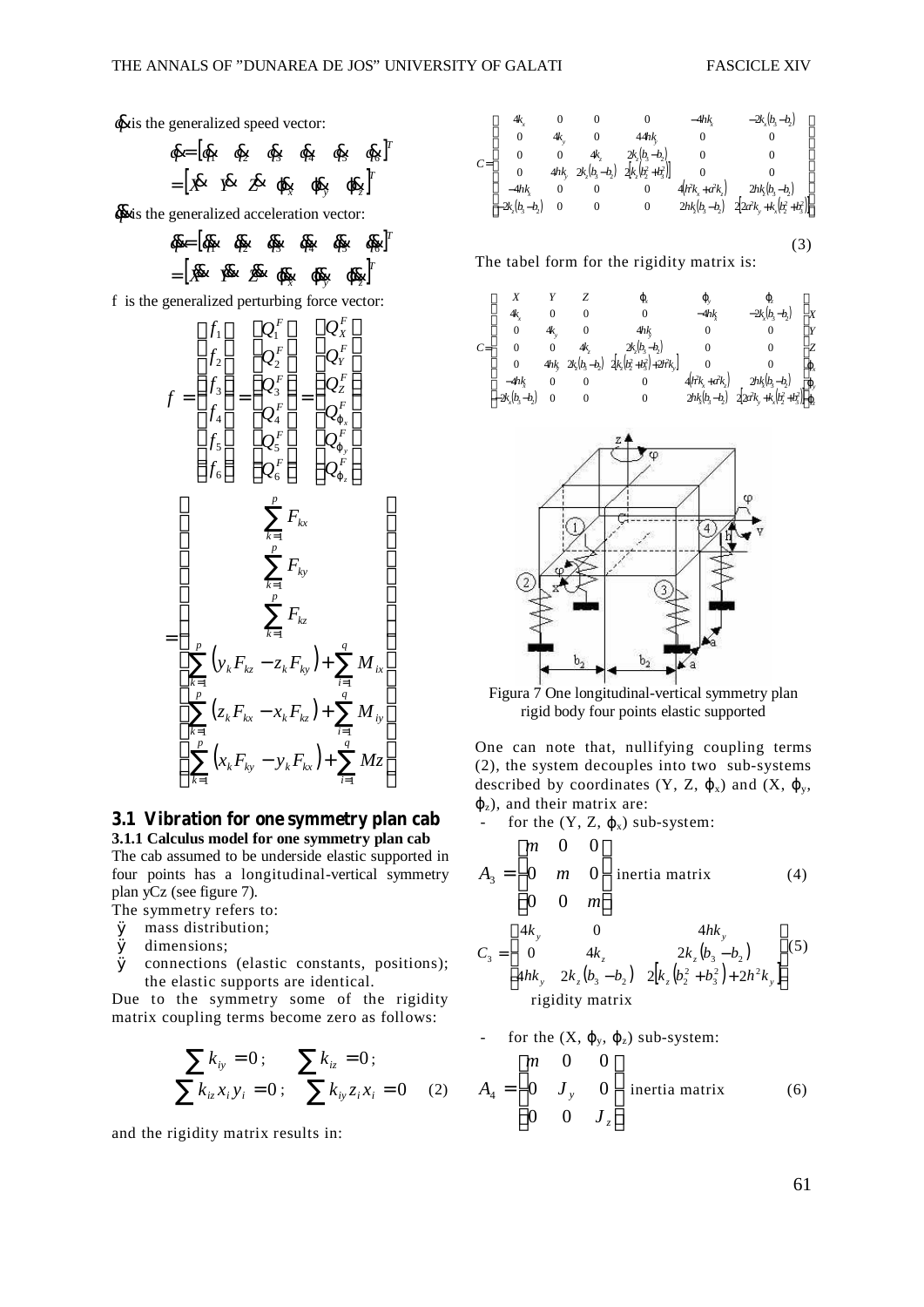$$
C_4 = \begin{bmatrix} 4k_x & -4hk_x & -2hk_x(b_3 - b_2) \\ -4hk_x & 4(h^2k_x + a^2k_z) & 2hk_x(b_3 - b_2) \\ -2k_x(b_3 - b_2) & 2hk_x(b_3 - b_2) & 2[2a^2k_y + k_x(b_2^2 + b_3^2)] \end{bmatrix} (7)
$$
  
rigidity matrix

#### **3.1.2 Free vibrations analyze in case of one symmetry cab elastic supported 3.1.2.1 Motion equations**

Taking into account the two systems decoupling, the differential equations in case of free vibrations result in:

- for coupled longitudinal, vertical and ptching vibrations:

$$
\begin{cases}\nm\vec{F} + 4k_y Y + 4hk_y \varphi_x = 0 & (8) \\
m\vec{E} + 4k_z Z + 2k_z (b_3 - b_2) \varphi_x = 0 & (8) \\
J_x \vec{\Phi}_x + 4hk_y Y + 2k_z (b_3 - b_2) Z + 2[k_z (b_2^2 + b_3^2) + 2h^2 k_y] \varphi = 0\n\end{cases}
$$

- for coupled lateral, rolling and gyration vibrations:

$$
\begin{cases} m\vec{\mathbf{X}} + 4k_x X - 4hk_x \mathbf{p}_y - 2k_x (b_3 - b_2) \mathbf{p}_z = 0 & (9) \\ J_y \vec{\mathbf{p}}_y - 4hk_x X + 4(h^2 k_x + a^2 k_z) \mathbf{p}_y + 2hk_x (b_3 - b_2) \mathbf{p}_z = 0 \\ J_z \vec{\mathbf{p}}_z - 2k_x (b_3 - b_2) X + 2k_x (b_3 - b_2) \mathbf{p}_y + 2[2a^2 k_y + k_x (b_2^2 + b_3^2)] \mathbf{p}_z = 0 \end{cases}
$$

### **3.1.2.2 Eigen pulsations. Eigen vectors**

a) the  $(Y, Z, \varphi_x)$  sub-system

The eigen pulsation equation is under the form:

$$
\begin{aligned} &\left(4k_y - p^2m\right)\left(4k_z - p^2m\right)\left[2\left[k_z\left(b_2^2 + b_3^2\right) + 2h^2k_y\right] - p^2J_x\right] - \\ &- \left[2k_z\left(b_3 - b_2\right)\right]^2\left(4k_y - p^2m\right) - \left(4hk_y\right)^2\left(4k_z - p^2m\right) = 0 \,(10) \end{aligned}
$$

Having in regard the eigen pulsation equations of all six uncoupled motions:

$$
p_x = \sqrt{\frac{\sum k_{ix}}{m}} = 2\sqrt{\frac{k_x}{m}} \tag{11}
$$

$$
p_Y = \sqrt{\frac{\sum k_{iy}}{m}} = 2\sqrt{\frac{k_y}{m}} \tag{12}
$$

$$
p_Z = \sqrt{\frac{\sum k_{iz}}{m}} = 2\sqrt{\frac{k_z}{m}}\tag{13}
$$

$$
p_{\varphi_x} = \sqrt{\frac{\sum y_i^2 k_{iz} + \sum z_i^2 k_{iy}}{J_x}}
$$
(14)

$$
= \sqrt{\frac{2[(b_2^2 + b_3^2)k_z + 2h^2k_y]}{J_x}}
$$
  
\n
$$
p_{\varphi_y} = \sqrt{\frac{\sum z_i^2k_{ix} + \sum x_i^2k_{iz}}{J_y}}
$$
  
\n
$$
\sqrt{2h^2k + a^2k}
$$
 (15)

$$
\sqrt{\frac{y}{y}} = \sqrt{\frac{2h^2k_x + a^2k_z}{J_y}}
$$
(15)

$$
p_{\varphi_z} = \sqrt{\frac{\sum x_i^2 k_{iy} + \sum y_i^2 k_{ix}}{J_z}}
$$
  
= 
$$
\sqrt{\frac{2[2a^2 k_y + (b_2^2 + b_3^2)k_x]}{J_z}}
$$
 (16)

the eigen pulsation equation can be rewritten as:

$$
\begin{array}{l}\n\left(p_{Y}^{2}-p^{2}\right)\left(p_{Z}^{2}-p^{2}\right)\left(p_{\varphi_{x}}^{2}-p^{2}\right)-\\
-\left(p_{Y}^{2}-p^{2}\right)\left(p_{X}\alpha_{2}-\left(p_{Z}^{2}-p^{2}\right)\left(p_{X}\alpha_{4}=0\right)\right)\n\end{array} (17)
$$

with the coupling factors:

$$
\alpha_1 = \frac{1}{m} \sum k_{iy} z_i = -\frac{4}{m} h k_y \qquad (18)
$$

$$
\alpha_2 = \frac{1}{J_x} \sum k_{iy} z_i = -\frac{4}{J_x} h k_y \qquad (19)
$$

$$
\alpha_3 = \frac{1}{m} \sum k_{iz} y_i = \frac{2}{m} [b_3 - b_2] k_z \quad (20)
$$

$$
\alpha_4 = \frac{1}{J_x} \sum k_{iy} z_i = \frac{2}{J_x} (b_3 - b_2) k_z \quad (21)
$$

The eigen pulsation equation under the polynomial formis:

$$
p^{6} - \Omega_{1}p^{4} + \Omega_{2}p^{2} - \Omega_{3} = 0 \quad (22)
$$

where

$$
\Omega_1 = p_Y^2 + p_Z^2 + p_{\varphi_x}^2 \tag{23}
$$

$$
\Omega_2 = p_Y^2 p_Z^2 + p_Z^2 p_{\varphi_x}^2 + p_{\varphi_x}^2 p_Y^2 - \alpha_1 \alpha_2 - \alpha_3 \alpha_4 (24)
$$
  

$$
\Omega_2 = p_Y^2 p_Z^2 p_{\varphi_x}^2 - p_Y^2 \alpha_1 \alpha_2 - p_Z^2 \alpha_3 \alpha_4 \quad (25)
$$

Changing the variable:

$$
p^2 = w + \frac{\Omega_1}{3} \tag{26}
$$

equation 22 becomes:

$$
w^3 - 3s_1 w - 2q_1 = 0 \tag{27}
$$

with the notations:

$$
S_1 = \left(\frac{\Omega_1}{3}\right)^2 - \frac{\Omega_2}{3} \tag{28}
$$

$$
q_1 = \left(\frac{\Omega_1}{3}\right)^2 - \frac{\Omega_1 \Omega_2}{6} + \frac{\Omega_3}{2} \qquad (29)
$$

The equation (27) solutions are the following: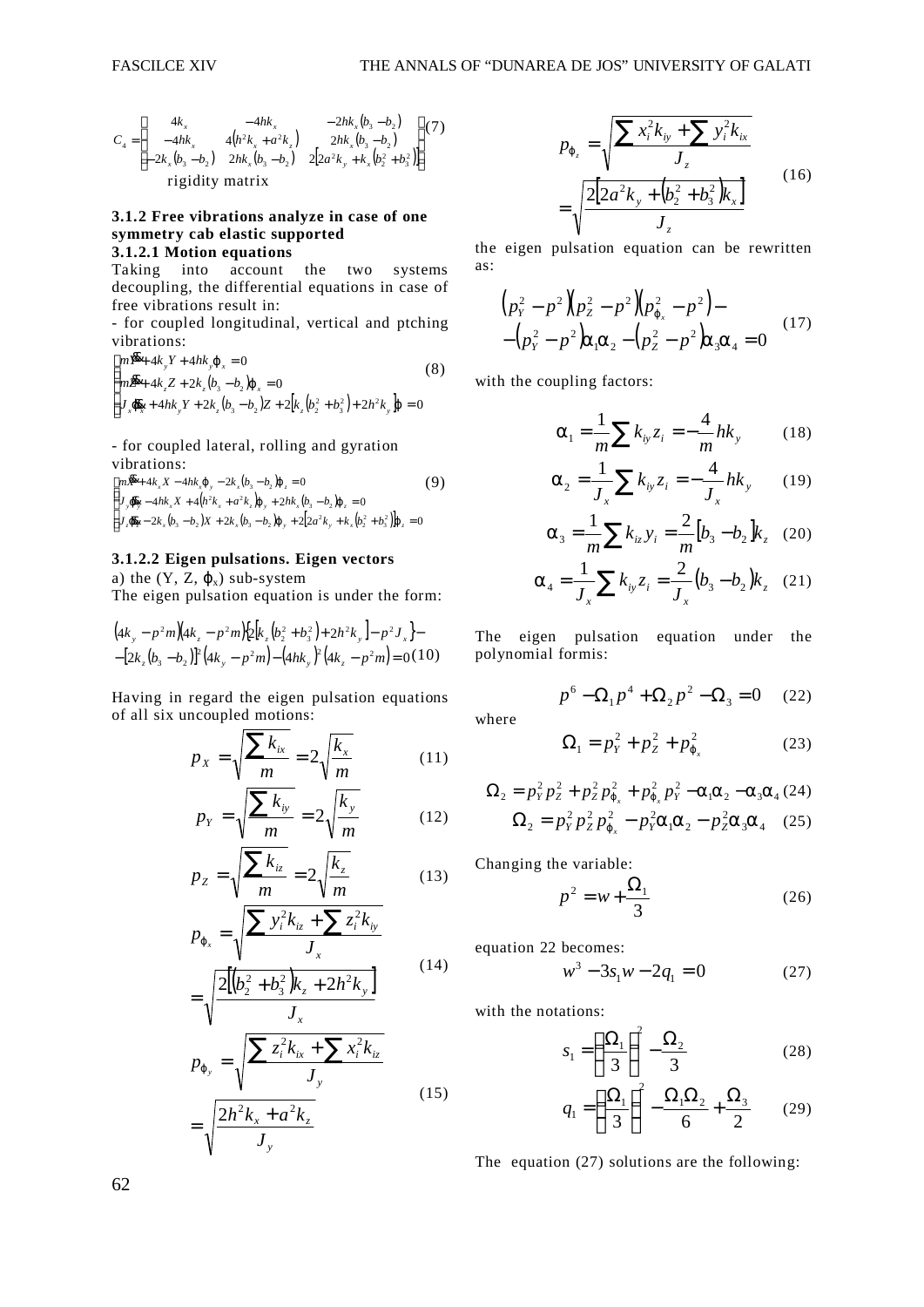$$
w_1 = \pm 2\sqrt{s_1} \cos \frac{\gamma_1}{3} \tag{30}
$$

$$
w_2 = \pm 2\sqrt{s_1} \cos \frac{\pi - \gamma_1}{3} \tag{31}
$$

$$
w_3 = \pm 2\sqrt{s_1} \cos \frac{\pi + \gamma_1}{3} \tag{32}
$$

where

$$
\gamma_1 = \arccos \frac{|q_1|}{\sqrt{s_1^3}}\tag{33}
$$

Sign "+" corresponds to the case  $q_1 > 0$ , and sign "-" to the case  $q_1 < 0$ .

After calculating the equation roots in w, the three squared eigen pulsations are determined basing on the formula:

$$
p_i^2 = w_i + \frac{\Omega_1}{3} \quad i = \overline{1,3}
$$
 (34)

In case one solves the equation (27) using an iterative method, the recommende values for the initial iterations are the following:

$$
w_1^{(0)} = 0; w_2^{(0)} = -2\sqrt{s_1};
$$
  

$$
w_3^{(0)} = 2\sqrt{s_1}
$$
 (35)

b)  $(X, \varphi_y, \varphi_z)$  sub-system

The eigen pulsation equation is:

$$
(4k_x - p^2m)[4(h^2k_x + a^2k_z) - p^2J_y]
$$
  
\n
$$
{2[2a^2k_y + k_x(b_2^2 + b_3^2)] - p^2J_z} +
$$
  
\n
$$
+ 2(4hk_x)[2hk_x(b_3 - b_2)] -
$$
  
\n
$$
-[2hk_x(b_3 - b_2)]^2(4k_x - p^2m) -
$$
  
\n
$$
[-2k_x(b_3 - b_2)]^2[4(h^2k_x + a^2k_z) - p^2J_y] -
$$
  
\n
$$
-(-4hk_x)^2{2[2a^2k_y + k_x(b_2^2 + b_3^2)] - p^2J_z} = 0
$$
 (36)

Let note the coupling terms:

$$
\beta_1 = \frac{1}{m} \sum k_{ix} z_i = -\frac{4}{m} h k_x \tag{37}
$$

$$
\beta_2 = \frac{1}{J_y} \sum k_{ix} z_i = -\frac{4}{J_y} h k_x \quad (38)
$$

$$
\beta_3 = \frac{1}{m} \sum k_{ix} y_i = \frac{2}{m} k_x (b_3 - b_2) \quad (39)
$$

$$
\beta_4 = \frac{1}{J_z} \sum k_{ix} y_i = \frac{2}{J_z} k_x (b_3 - b_2) \tag{40}
$$

$$
\beta_5 = \frac{1}{J_y} \sum k_{ix} y_i z_i = -\frac{2}{J_y} h k_x (b_3 - b_2) \tag{41}
$$

$$
\beta_6 = \frac{1}{J_z} \sum k_{ix} y_i z_i = -\frac{2}{J_z} h k_x (b_3 - b_2) \tag{42}
$$

and the eigen pulsation equation becomes:

$$
(p_x^2 - p^2)(p_{\varphi_y}^2 - p^2)(p_{\varphi_x}^2 - p^2) +
$$
  
+2\beta\_2\beta\_3\beta\_6 - \beta\_5\beta\_6(p\_x^2 - p^2) -  
- \beta\_3\beta\_4(p\_{\varphi\_y}^2 - p^2) - \beta\_1\beta\_2(p\_{\varphi\_x}^2 - p^2) = 0 (43)

After grouping the terms depending on the powers of  $p^6$ , it results in:

$$
p^{6} - \Psi_{1} p^{4} + \Psi_{2} p^{2} - \Psi_{3} = 0 \quad (44)
$$

where

$$
\Psi_1 = p_Y^2 + p_Z^2 + p_{\varphi_x}^2 \tag{45}
$$

$$
\Psi_2 = p_Y^2 p_Z^2 + p_Z^2 p_{\varphi_x}^2 + p_{\varphi_x}^2 p_Y^2 -
$$
  
\n
$$
- \beta_1 \beta_2 - \beta_3 \beta_4 - \beta_5 \beta_6
$$
  
\n
$$
\Psi_3 = p_Y^2 p_Z^2 p_{\varphi_x}^2 - p_Y^2 \beta_5 \beta_6 -
$$
  
\n
$$
- p_{\varphi_y}^2 \beta_3 \beta_4 - p_{\varphi_z}^2 \beta_1 \beta_2 + 2 \beta_2 \beta_3 \beta_6
$$
\n(47)

Making the substitution

$$
p^2 = u + \frac{w_1}{3}
$$
 (48)

and notations

$$
s_2 = \left(\frac{\Psi_1}{3}\right)^2 - \frac{\Psi_2}{3} \tag{49}
$$

$$
q_2 = \left(\frac{\Psi_1}{3}\right)^3 - \frac{\Psi_1 \Psi_2}{6} + \frac{\Psi_3}{3} \tag{50}
$$

the equation (44) solutions are obtained under the form:

$$
u_1 = \pm 2\sqrt{s_2} \cos \frac{\gamma_2}{3} \tag{51}
$$

$$
u_2 = \pm 2\sqrt{s_2} \cos \frac{\pi - \gamma_2}{3} \tag{52}
$$

$$
u_3 = \pm 2\sqrt{s_2} \cos \frac{\pi + \gamma_2}{3} \tag{53}
$$

with

$$
\gamma_2 = \arccos \frac{|q_2|}{\sqrt{s_2^3}}\tag{54}
$$

Sign "+" corresponds to the case  $q_2 > 0$ , and sign "-" to the case  $q_2 < 0$ .

The squared eigen pulsations are: